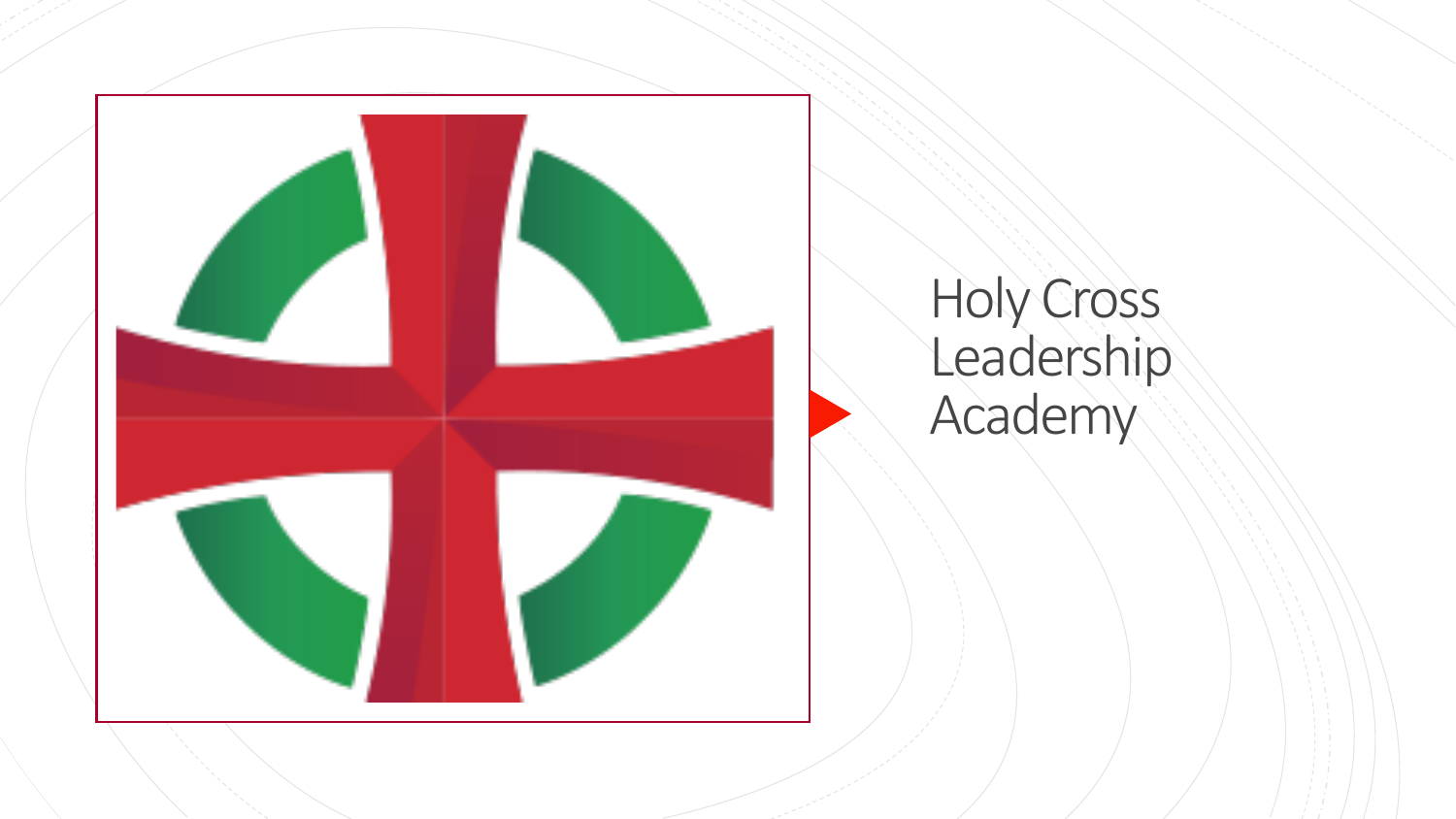#### What is the leadership academy?

New program in school that aims to develop young leaders of the future.

We want pupils at Holy Cross to have an active role in our school and understand what we are all trying to achieve.

The aim is to have MORE pupils involved in school life and not just the same pupils who get picked for everything.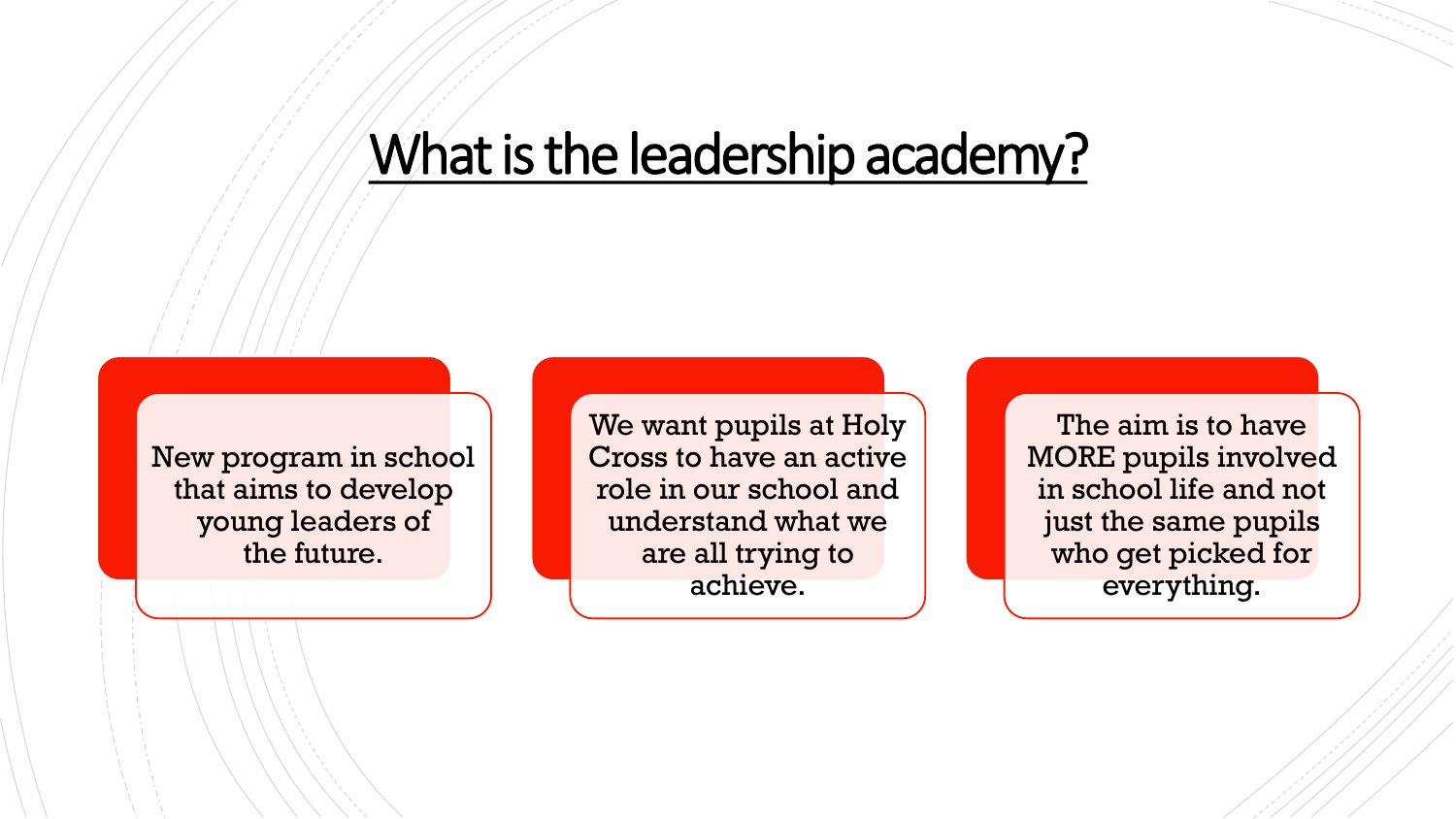### What does it involve?



- You will have to apply, and candidates will be chosen from these applications.
- **If successful, there will be a 5-week initial** course to build resilience, confidence and communication skills. These will be held afterschool.
- **From that point on, you will meet regularly** with your HOY ,SLT and Senior Prefects to discuss various issues in education and at Holy Cross.
- You will then be asked to help lead the school both in and outside the building.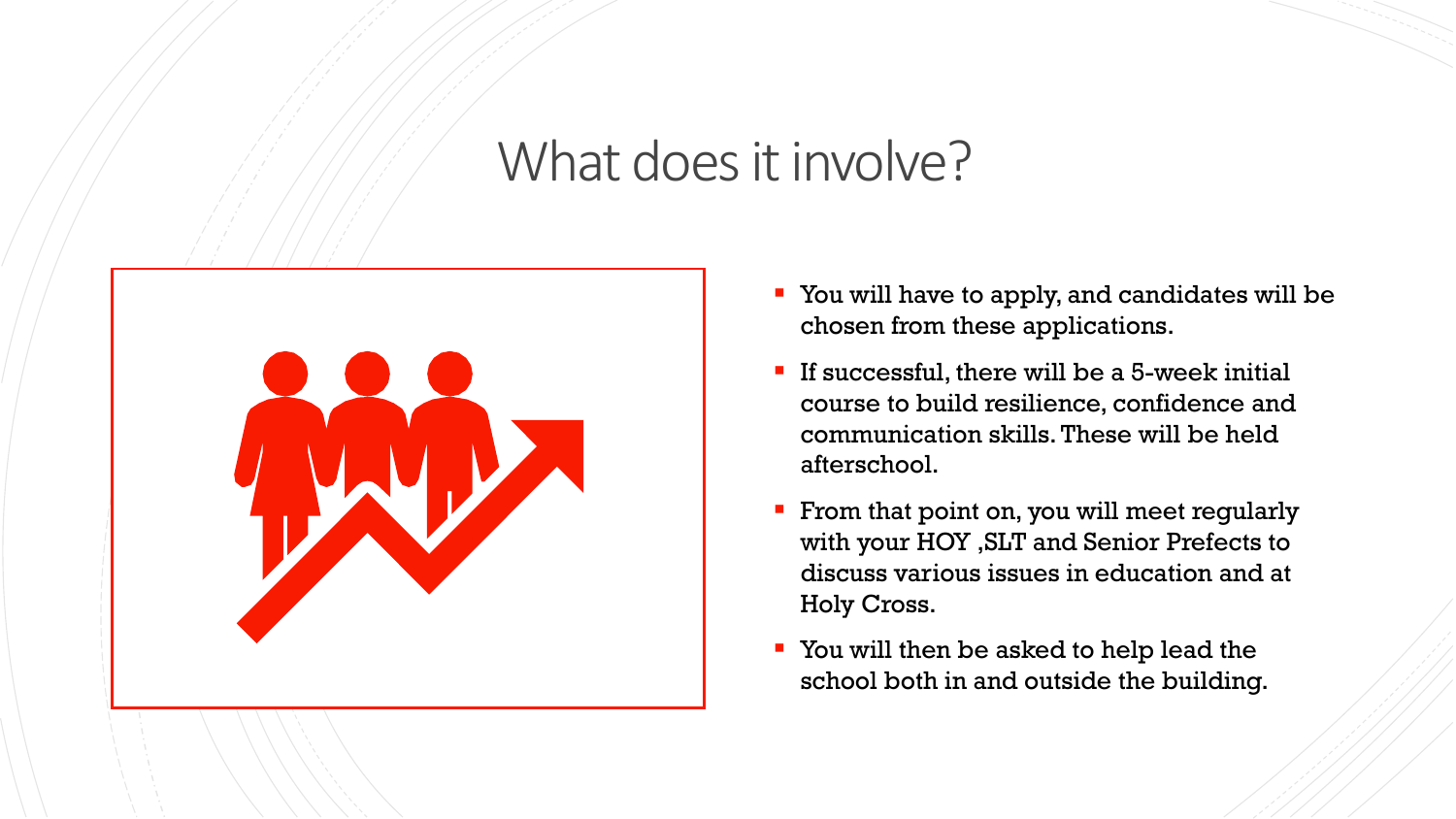# 5-week training-After school in dining room

| <b>Session (roughly 40 minutes)</b> | <b>Date</b>          |
|-------------------------------------|----------------------|
| What makes a great leader?          | 17th November        |
| <b>Working with peers</b>           | 24th November        |
| <b>Working with staff</b>           | 1st Dec              |
| <b>Moving Holy Cross forward</b>    | 8th Dec              |
| Where do we go from here?           | 13th Dec<br>(Monday) |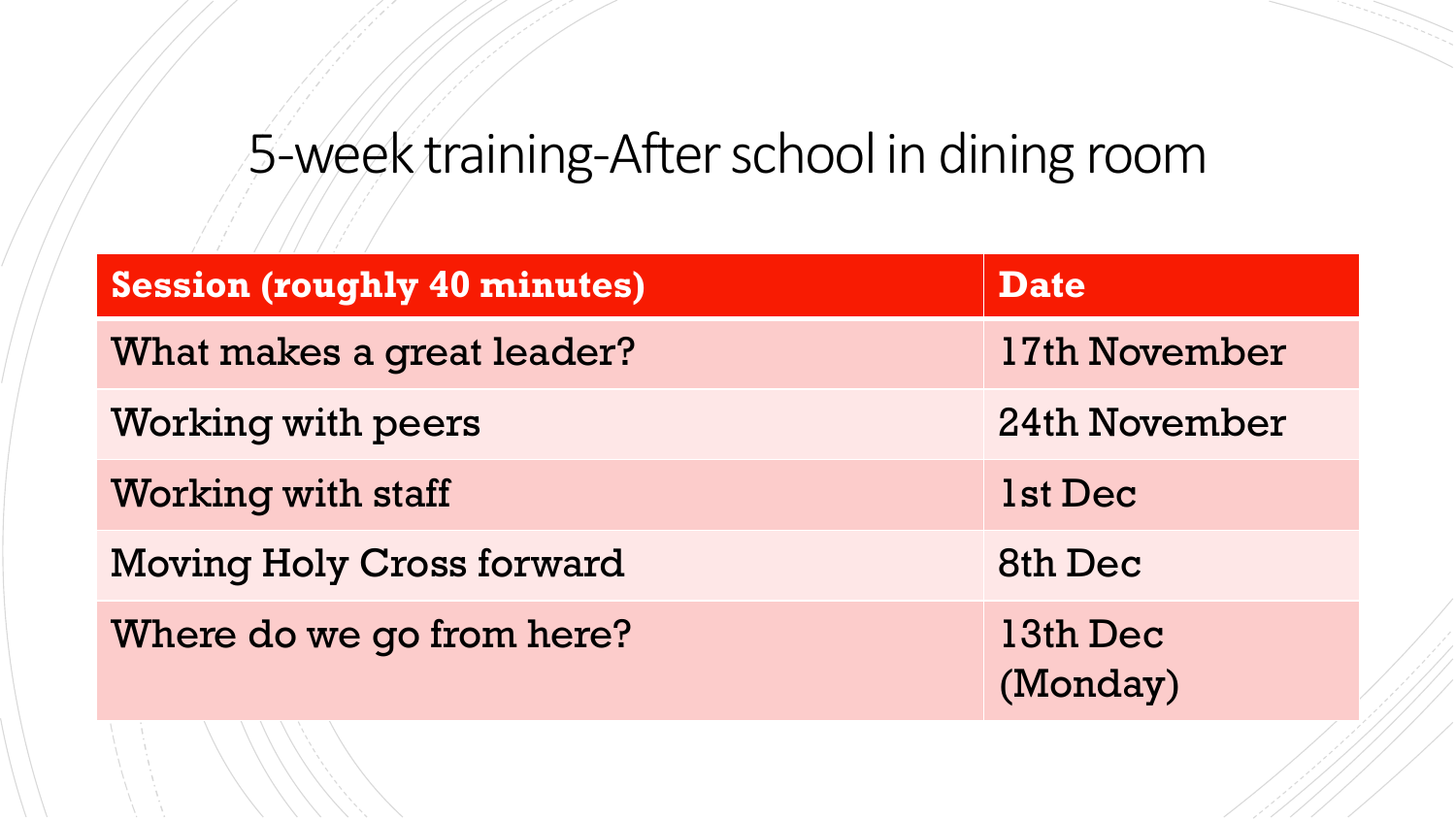## Application



All application packs will be on the school website and on SMHWK.



You will need a signature of support from your Form Tutor or HOY.

Letters of acceptance or denial will be handed out

First meeting to be held November 17th.